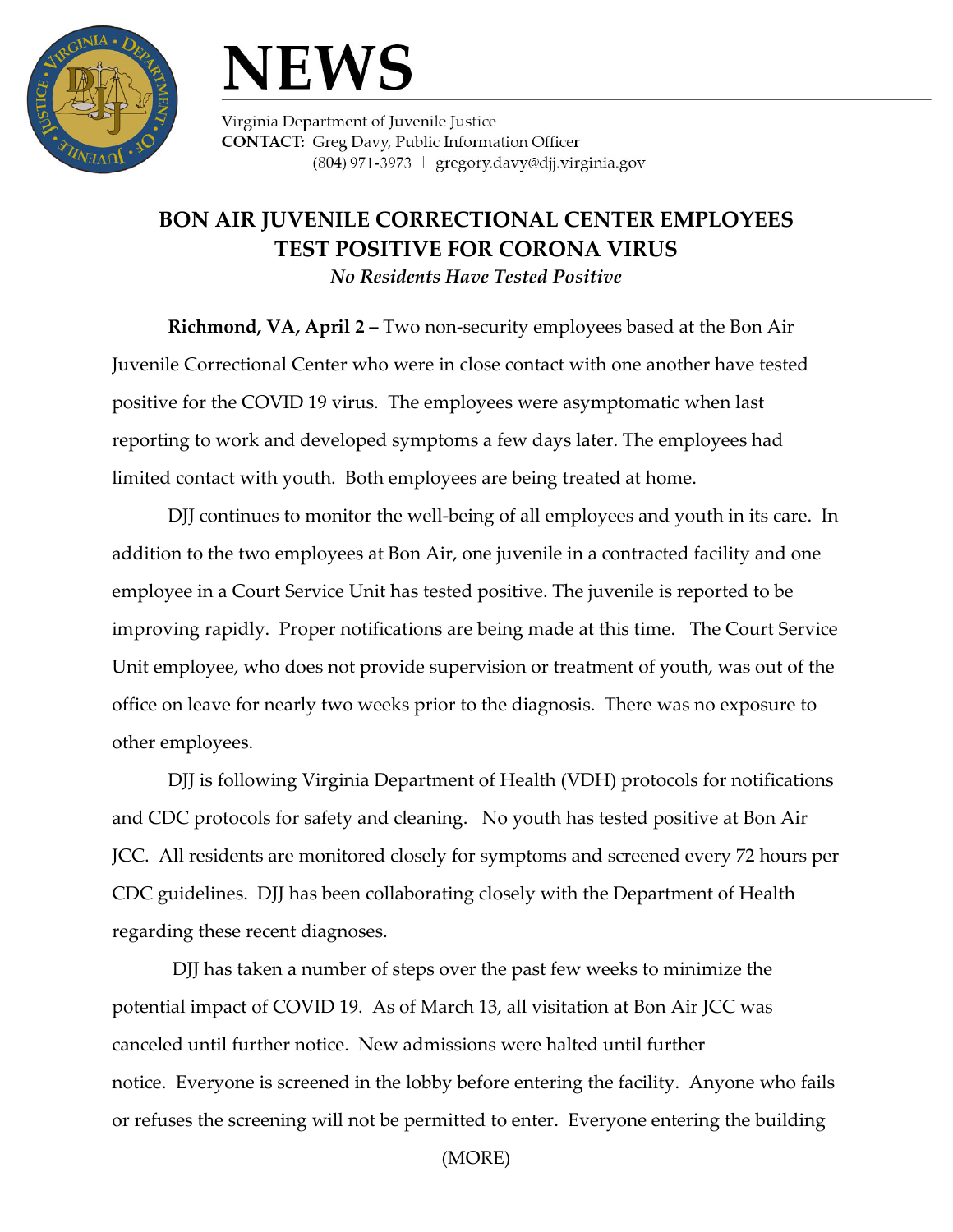## **DJJ Employees Test Positive Page 2**

must also wash and sanitize their hands in the lobby. Staff are teaching residents proper hand-washing techniques. Residents and staff are washing hands frequently. The campus has undergone a major cleaning and daily efforts have been increased.

Social distancing is occurring to the extent possible. Social distancing is feasible in most units based on the square footage of the dayrooms. The facility staff is enforcing social distancing as best as possible without being punitive and without use of force. Other methods to protect the youth and staff include:

- The school was closed per directive of the Governor and youth are being educated in their units with individual learning packages prepared by their teachers.
- Housing units do not intermingle with other housing units at any time.
- Large group activities or meetings for staff and residents have been suspended.
- During unit activities, unit staff work to ensure a minimum safe distance between residents at all times (i.e., leaving seats between residents while seated at tables, standing apart during other group activities, etc.).
- The vast majority of residents have individual rooms.
- Of the few shared rooms, many are designed for four or more residents, leaving ample room for distancing.
- No more than two residents share a room at any time with the exception of dormitory style areas.

DJJ is also working to reduce the number of youth at Bon Air and local detention centers, utilizing sound evidence based practices that consider the youth's well-being and public safety as paramount. Indeterminately committed youth are being reviewed for possible releases from Bon Air and our contracted programs. Based on length of stay guidelines, treatment completion and a viable placement and parole plan, youth are being released. Youth in detention awaiting trial are being reviewed for possible recommendations to the court for release.

(MORE)